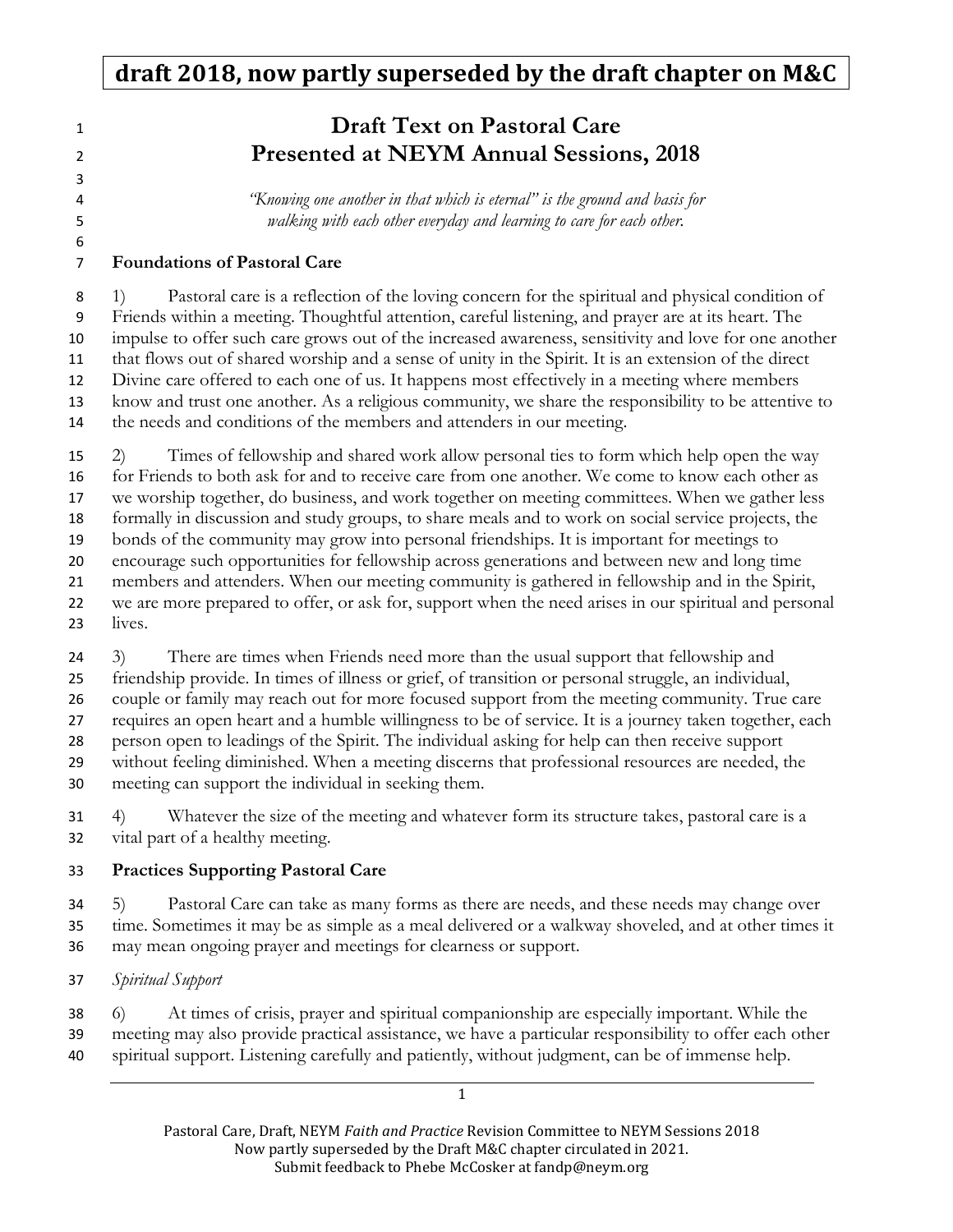Worshipping and praying together can help bring reassurance and grounding. Knowing that others

- are offering prayers at other times and places can provide comfort, strength and consolation.
- Practical Care

7) Friends extend practical care to one another to the extent they are able. In addition to

helping an individual, such care may ease stress for the person's family members. Help with

shopping, meals and transportation are all examples of practical care that can support an individual, or a family, at a difficult time.

Limits To What Friends Can Offer

8) At times it may become clear that professionally-trained help is needed to responsibly address practical or counseling needs. It is of the utmost importance for a meeting or individuals doing pastoral care to discern when this is the case. The often fractured quality of our society means that people may not have sufficient support networks when they are in crisis. Meetings today are seeing people in need of help that the meeting cannot provide. Even when professional help is needed, Friends may still, as a meeting, offer support through prayer, practical assistance, advocacy, and coordination of services.

Care Within The Meeting Community

9) Pastoral care is concerned with people of all ages and social conditions within the meeting. A healthy religious community will explore ways to keep all members engaged with the meeting's life. 

10) Pastoral care includes finding ways to keep connections with Friends who are unable to attend worship or social events for reasons that might include age, illness or personal crises. It may be appropriate to offer regular times of worship or discussion groups in their homes or other activities that help them stay engaged with the meeting. Remember that these Friends may also have practical needs.

11) There are Friends whose life circumstances prevent them from engaging as fully as they

would wish in the life of the meeting. It is part of the pastoral care of the meeting to address as many of these impediments as possible. Solutions may range from fresh batteries in hearing

assistance devices, to the creation of a mid-week meeting for worship, or childcare during committee meetings.

12) Sometimes it is unclear why a person is not attending meeting. When it is noticed that a Friend has been absent for some time, an individual may enquire if all is well. It may be that the Friend has found that the meeting is not the right spiritual home for them and their spiritual search has taken them elsewhere. Alternatively, if it becomes clear that a Friend is absent because of disaffection with the meeting, Ministry and Counsel may offer an in-person visit. Friends are called to overcome a hesitation born of uncertainty about how they will be received, or from a sense of inadequacy, or fear of being with a person who is angry or in crisis.

13) Friends also need to be alert to the subtle societal differences that can create a sense of exclusion for an individual in the community. Members and attenders come from a variety of social, economic, and ethnic backgrounds. Meetings where many members are affluent, for example, may not feel welcoming to those who struggle financially. People of color may find meetings ignorant of or unsympathetic to their experience. Those who feel there is disapproval of their choice of spiritual 84 language may feel their spiritual insights are disregarded or unwelcome. It is important for meetings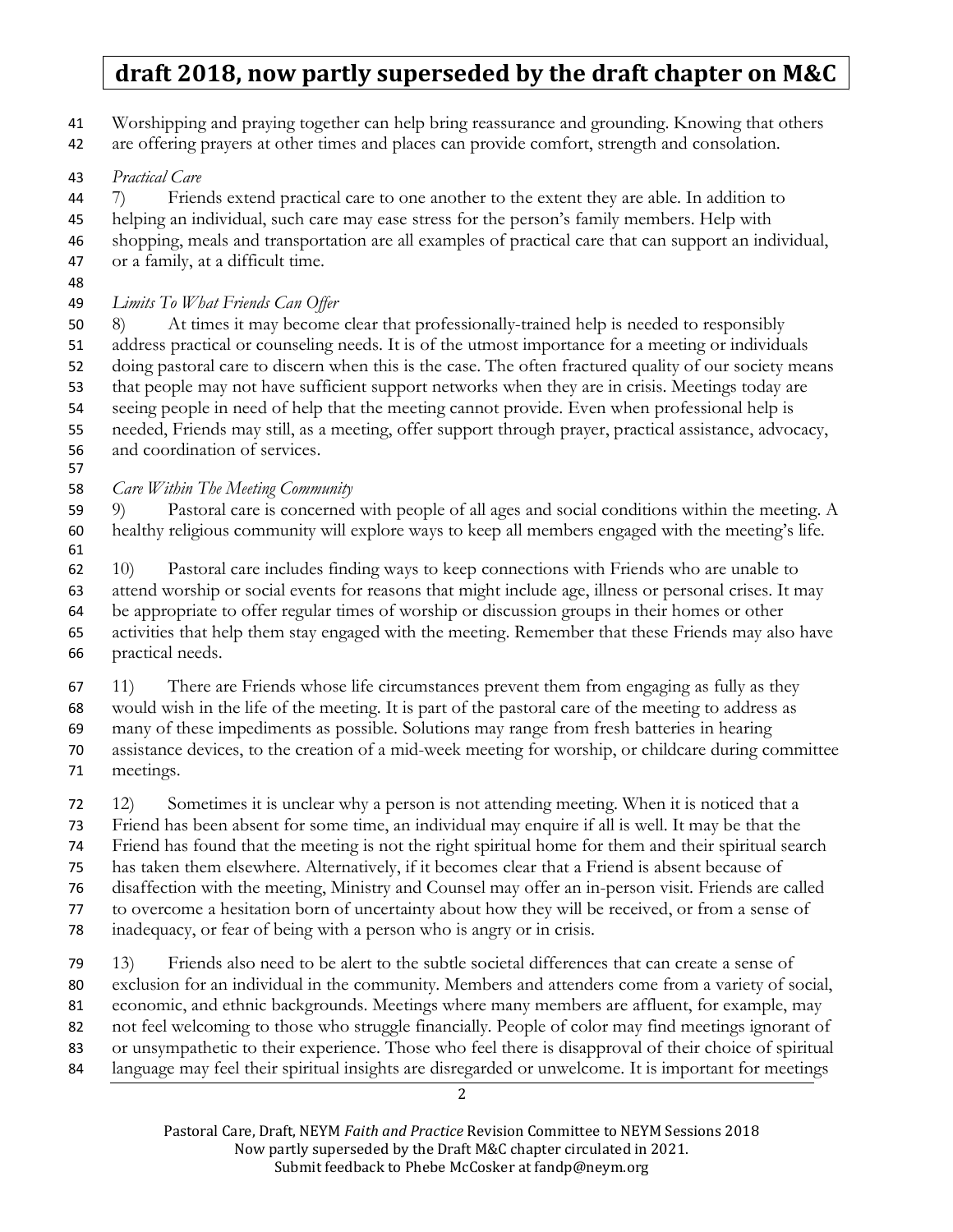to actively examine their assumptions, expectations, and practices in order to ensure all who are

committed to the search for Truth are welcome. It is difficult to be aware of our blind spots, but if

our Society is to be genuinely inclusive it is essential that we do this work together. In some cases,

88 the meeting itself may need pastoral care.

14) There may be times when Ministry and Counsel calls on the meeting to recognize ongoing revelation of Truth and places where falsity and discord persist in ourselves as individuals. This occurred in the past, for example, when meetings examined the participation of their members in the slave trade and in the ownership of enslaved peoples. Friends continue to be challenged in addressing racism in our midst. Structural inequalities of privilege and other deep concerns will continue to challenge the Society and provide opportunities for an evolving understanding of Truth.

### Tools for Maintaining Contact

15) Modern technology has increased the variety of ways we can keep in touch – phone, email,

social media, list serves, etc. These may be useful tools, especially for keeping in touch with

members who live at a distance. Some people who need counsel either cannot, or would prefer not,

to meet in person. Long distance communication may be very welcome and helpful; however,

- Friends should be aware of the possibilities of misunderstandings and breaches of confidentiality
- when electronic communication is used. In addition, it should be remembered that the ease of more indirect, though more immediate communication, may also pose great risk if it is too frequently used
- in place of face-to-face meetings with one another.
- 

### Structures Supporting Pastoral Care of Individuals

16) Meetings vary in the ways they structure the work of pastoral care and this may depend on

their size. Large meetings may have a Ministry and Counsel Committee with a Pastoral Care

Committee under its charge. Small meetings may have a Ministry and Counsel Committee that

includes pastoral care as part of its charge. In any case, the committee seeks to identify Friends who

are particularly gifted in this area. Some New England meetings employ a pastor, part of whose

work is to share in the pastoral care of the meeting. It is helpful for Ministry and Counsel to

periodically remind the meeting whom to contact when pastoral care concerns arise. Every type of meeting has structures that assist in delivering pastoral care: clearness committees, support

committees, and practical care committees, as needed.

115 Clearness Committees for Personal Discernment

17) A Friend facing a major decision or discerning a leading may find it helpful to ask for a clearness committee. The Friend may request a committee, or a member of the meeting may propose this opportunity. Once it is requested, Ministry and Counsel, in consultation with the individual, appoints the committee. The intention of the committee is to help draw out Divine

guidance. The committee may need to meet only once or may need to meet several times with the

- individual. Confidentiality is maintained.
- 
- 123 Support Committees

18) One type of support committee is set up in a similar way to the clearness committee process described above. Its purpose is to help a Friend who is going through a crisis or a life

- transition. Support includes holding the Friend in prayer, listening, responding tenderly, providing
- encouragement, and discerning whether practical or professional care is needed.
-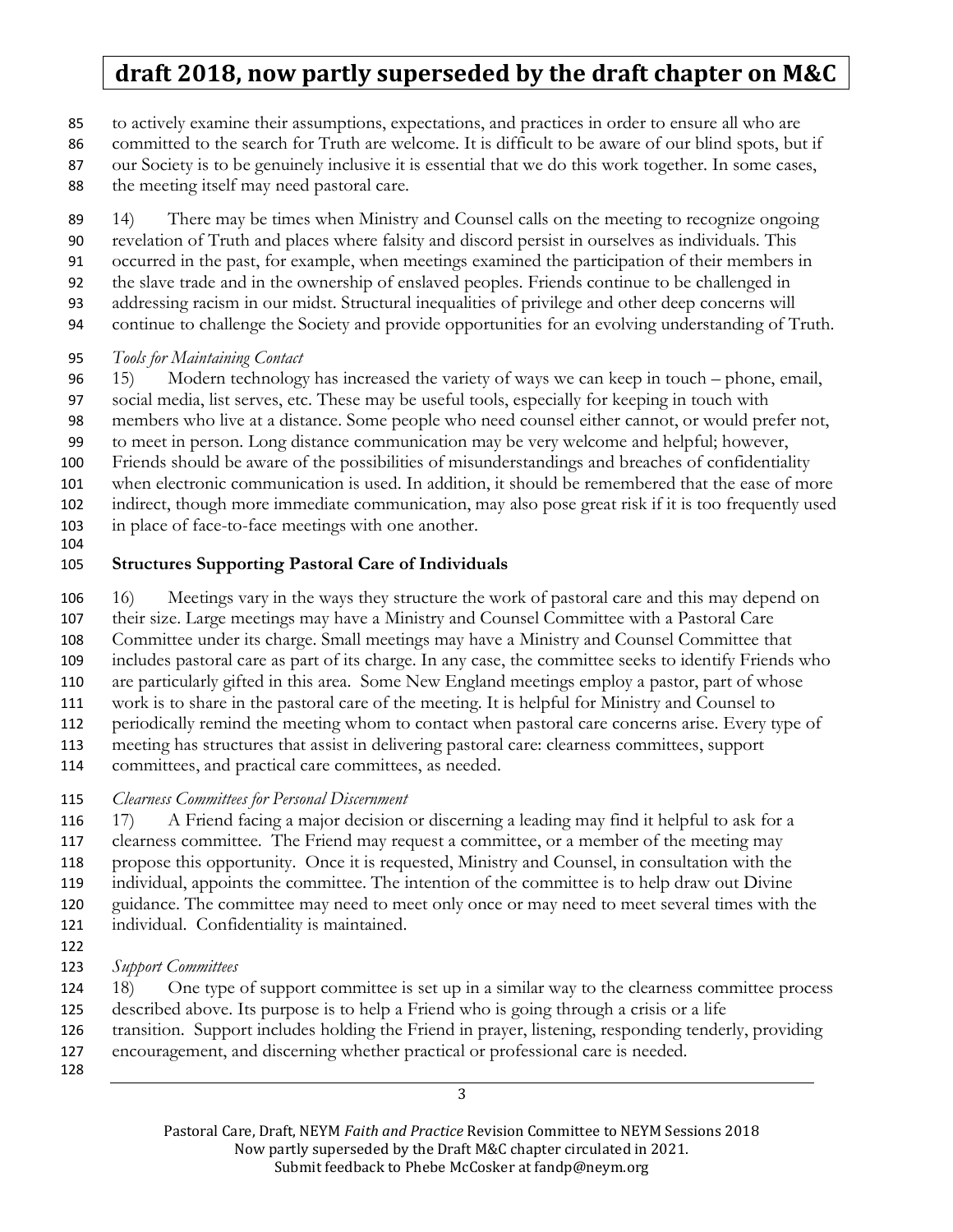19) Friends also form a support committee for a meeting member who has a defined ministry or position within the meeting, such as clerk. Similarly, support committees are formed for Friends whose ministry takes them beyond the meeting. Such a committee meets regularly with the individual to review how things are going, to listen to concerns, to pray with them, and to help them gain clarity on how to proceed. The committee seeks ways to help the Friend be faithful to their calling. It also serves as an intermediary between the individual and the meeting, letting the meeting know about and helping it understand the work the Friend is doing. It encourages the meeting to

hold the ministry of this Friend in prayer.

20) In the case of a paid staff position or a released Friend, care should be taken that the support committee for this ministry is separate from the oversight of the Friend's job or ministry. See the 139 discussion of paid staff at  $\qquad$  or released Friends at  $\qquad$ .

#### 140 Practical Care Committees

21) At times Friends need practical assistance in their daily lives as they deal with illness, frailty, bereavement, or other challenges. Care committees are formed, as the meeting is able, to assist such Friends with things like meals for a period of time, transportation, and childcare. This may often be done in conjunction with the Friend's family members and friends from outside the meeting. It is important for all involved to carefully discern to what extent it is wise for them to be involved, and to balance loving generosity with self-care.

#### Pastoral Care Of Children And Young People

22) Befriending the children and youth of our meeting is something each person can do to build up the young person's sense of being cherished and of belonging to the community. Their needs and concerns may be heard as older Friends take the time to pay attention to their words and actions. There can be rich sharing and learning between the generations when adults are willing to approach such conversations in a vulnerable and honest way. Children and young people want to have their spiritual journeys taken seriously, they want to be heard and asked challenging questions, and in turn, they want adults to be open with them about their own journeys and questions.

23) Monthly meetings may also encourage families to involve their children and youth in programs beyond the meeting. During the school year, the yearly meeting offers weekend retreats for a variety of age groups and some quarterly meetings host family retreats. There are programs for all age groups during yearly meeting sessions. The yearly meeting camp, Friends Camp in China, Maine, offers a series of programs during the summer.

24) Pastoral care offered by the meeting is usually within the context of the family and with parental consultation. At a certain point, however, children and young people may need confidential care separate from their parents or families. Families experiencing divorce, substance abuse, illness, or death, for example, may be overwhelmed and not equipped to provide the support a child needs. Young people struggling with issues around relationships, sexuality, gender identity, or peer pressure, to name a few, may feel more comfortable exploring their thoughts and concerns with a trusted adult member of the meeting who is outside of their family. When families request the help of the meeting to provide pastoral care for their children it is critical to make boundaries and expectations clear and explicit. When a child requests care on their own, they may request that their concerns not be shared with their family. It is critical in these instances also that boundaries and

Pastoral Care, Draft, NEYM Faith and Practice Revision Committee to NEYM Sessions 2018 Now partly superseded by the Draft M&C chapter circulated in 2021. Submit feedback to Phebe McCosker at fandp@neym.org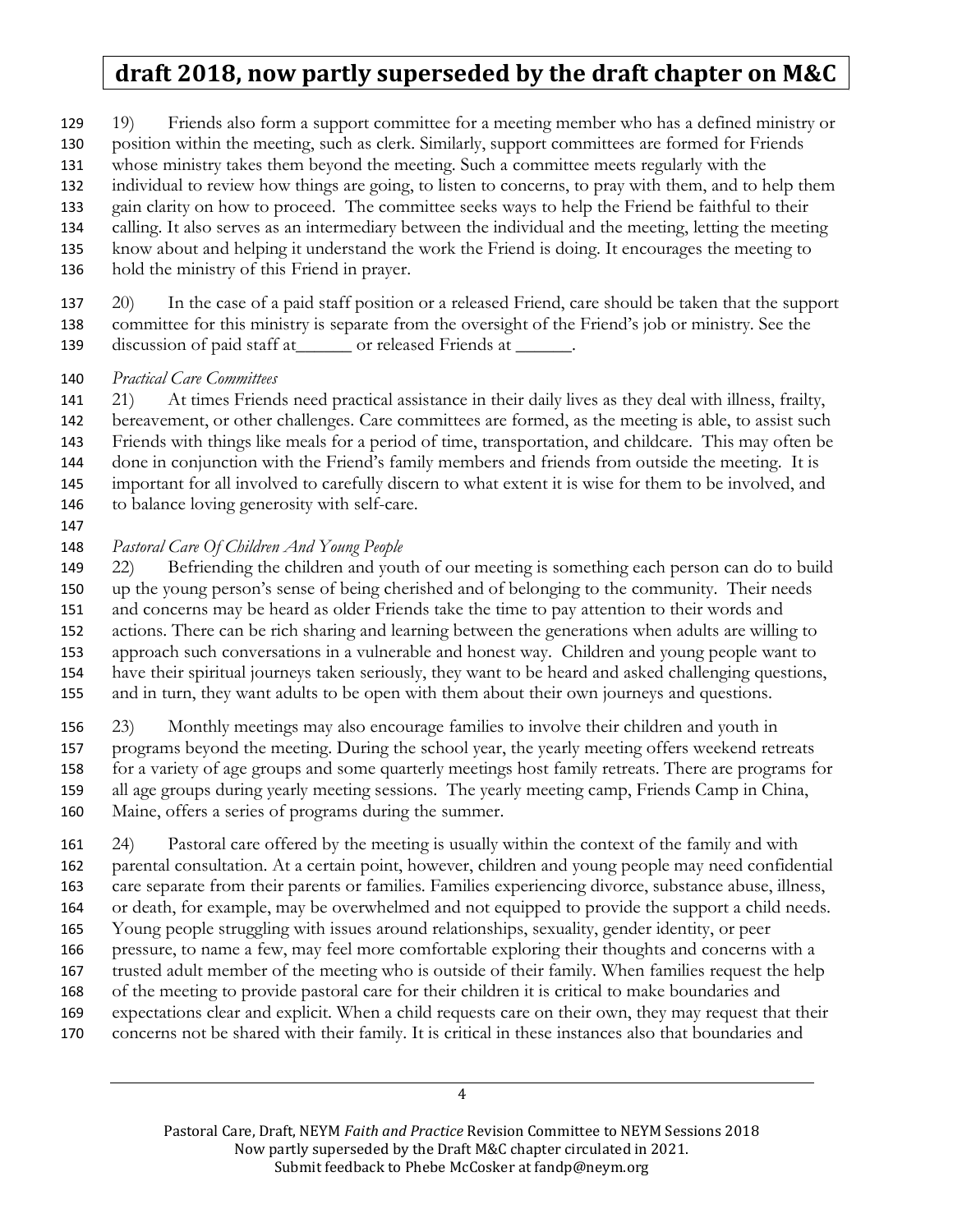expectations be clear and explicit. When a child requests care, and does not wish their family to know about the request, the individual or meeting must proceed with caution.

25) All adults providing pastoral care to children, either formally or informally, must be aware of circumstances where confidentiality cannot be maintained, for example situations of abuse or self-harm. Familiarity with mandatory reporting laws is essential. Safety of the child should always be the first concern. Those providing pastoral care, especially those working as individuals, should take great care never to put themselves in a position where the safety of the child could be called into question. The Yearly Meeting has a Child Safety Policy that should be carefully read and understood. Each state has differing regulations regarding the responsibility of churches with respect to child safety. Monthly meetings should be aware of the regulations in their own state. The Yearly Meeting also has other support materials that may be useful to monthly meetings and to others doing work in the wider Friend's community.

26) The same structures used to support adults may be valuable in support of children. Clearness committees, support committees, visitation, and practical care can be effective in honoring and supporting young people as they face the spiritual challenges of their lives. As in pastoral care for adults, however, the meeting must also take care to recognize when a child's needs are beyond the meeting's ability to meet.

- 
- 

191 See Appendix 8B for further information on structures and procedures to support pastoral care of individuals

#### Pastoral Care of the Meeting

#### 194 Balance of Individual and Community Needs

27) Within a meeting the needs and desires of individuals are held in balance with the needs and integrity of the whole. It is a work of love that the meeting insure that no individual's needs, behaviors, or assertiveness dominates the meeting community, while still providing openings for individual insights and community growth. Sometimes it is the individual and sometimes it is the meeting that needs to move to a new understanding.

#### 201 Dealing With Conflict

202 28) It is important for the health of the meeting that it be sensitive to conflict and move to resolve it without delay, if possible. Addressing conflicts is an opportunity for growth. When there is an interpersonal conflict and the individuals have not been able to resolve the difficulty privately, a Friend, or small group of Friends facilitates listening such that each person in the conflict is supported in hearing the concerns of the other. It is essential that all individuals involved in the conflict, or in its resolution, be willing to engage in the process and be open to finding unity in the Spirit. The same applies to groups within the meeting that are at odds with one another. If a conflict is widely known within the meeting community, it is important for Ministry and Counsel to make a broad statement that the problem is being addressed with love, and to respect confidentiality in terms of names and problem specifics. The process of dealing with conflict, whether resolved or not, may leave meetings themselves in need of pastoral care. 

29) Meetings are often reluctant to admit troubling internal differences and to ask for pastoral care for themselves from beyond the local meeting. Friends are called to care for one another and to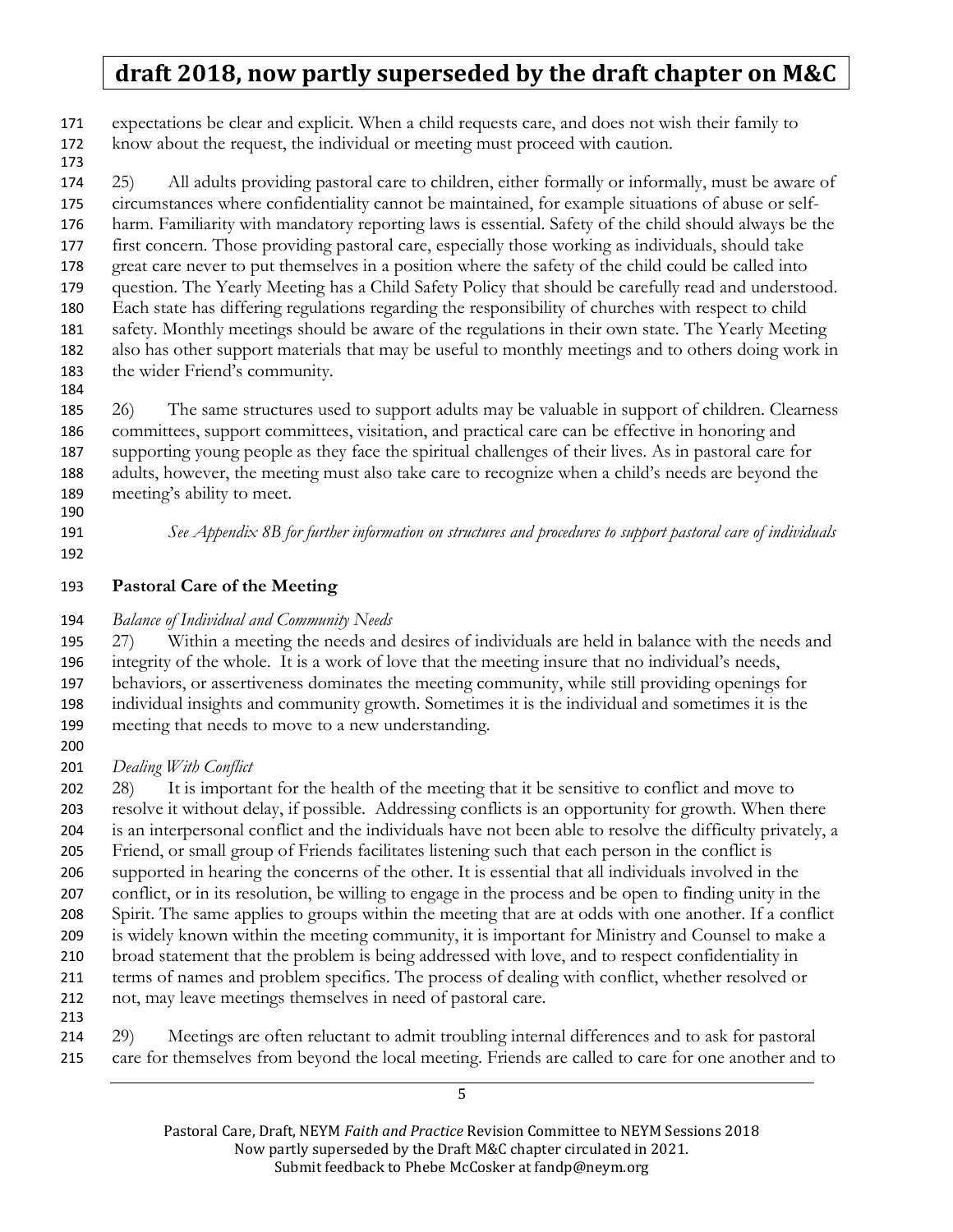offer loving support to a meeting just as they would to an individual experiencing

difficulties. Support and prayerful discernment can be sought from quarterly or yearly meeting

 ministry and counsel, remembering that some conflicts require a long, slow healing process. 219 Affirmations and Trust 220 30) Care of the meeting also takes the form of building up a spirit of faith and confidence. By reminding the meeting of those areas where unity and strength have been evident, we affirm where the meeting has been faithful in the past in following the Spirit's leadings. In times of difficulty, reminding Friends of how God has been present in facing the challenges of the past can restore a sense of unity. 226 A Shared Responsibility 227 31) While meetings may have specific people overseeing pastoral care - Ministry and Counsel, a pastoral care committee, a pastor – it is not intended that they do it all. Rather, each Friend is encouraged to be alert to the spiritual, emotional, practical, and physical needs of others and of the wellbeing of the community as a whole. Extracts 233 1. The direct pastoral care of God for each individual is expressed in the shepherd imagery of Psalm 23 The LORD is my shepherd; I shall not want. He maketh me to lie down in green pastures: he leadeth me beside the still waters. He restoreth my soul: he leadeth me in the paths of righteousness for his name's sake. Yea, though I walk through the valley of the shadow of death, I will fear no evil: for thou art with me; thy rod and thy staff they comfort me. Thou preparest a table before me in the presence of mine enemies: thou anointest my head with oil; my cup runneth over. Surely goodness and mercy shall follow me all the days of my life: and I will dwell in the house of the LORD forever. King James Version 2. The eternal God is thy dwelling place, And underneath are the everlasting arms. Deuteronomy 33:27, American Standard Version 3. Our life is love, and peace, and tenderness; and bearing one with another, and forgiving one another, and not laying accusations one against another; but praying one for another, and helping one another up with a tender hand. Isaac Penington, 1667 254 4. A message about pastoral care addressed to the young Christian churches: He comes alongside us when we go through hard times, and before you know it, he brings us alongside someone else who is going through hard times so that we can be there for that person just as God was there for us. 2 Corinthians 1:4 (The Message)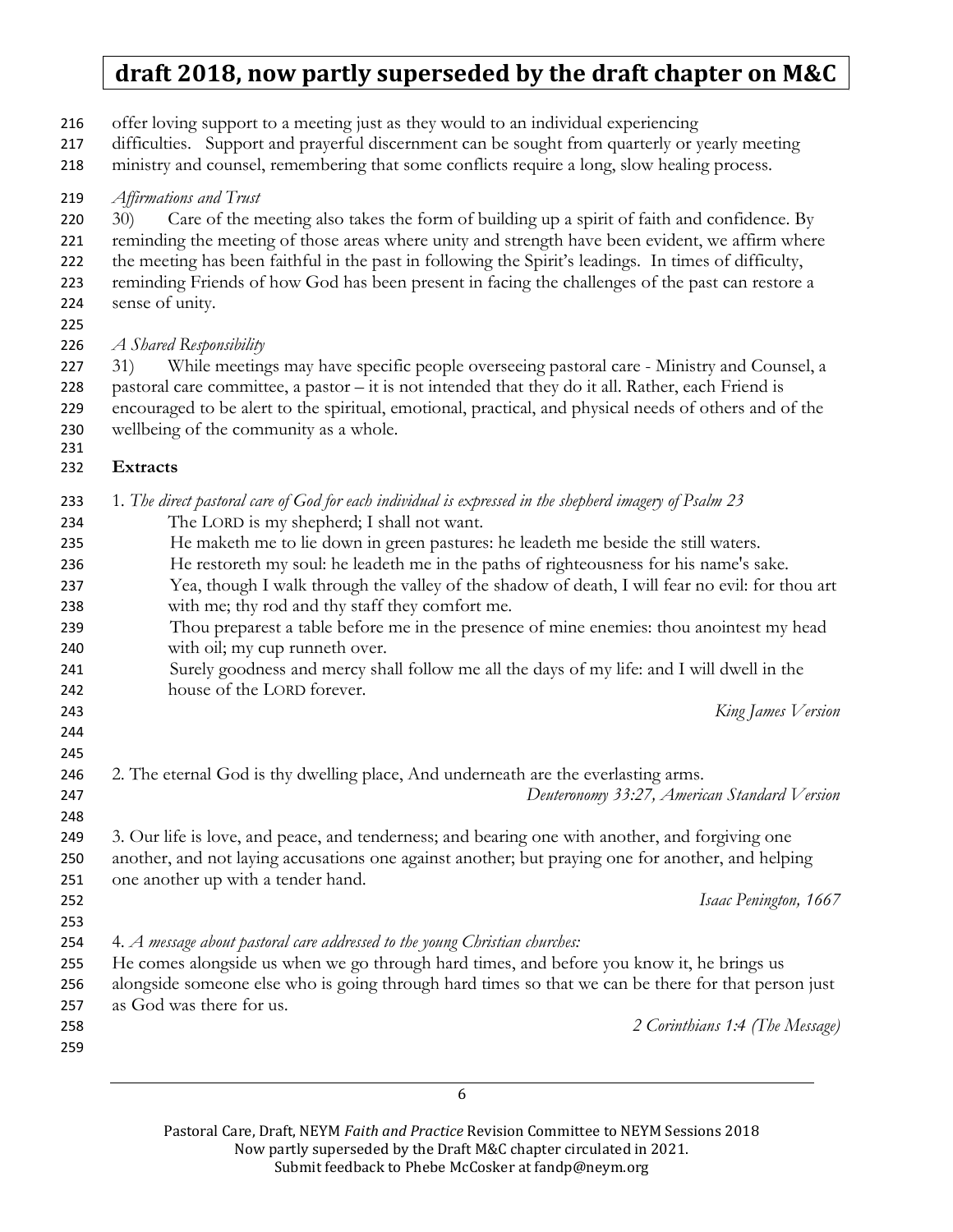| 260<br>261<br>262<br>263<br>264<br>265<br>266<br>267<br>268<br>269<br>270 | 5. "When I meet with a person, a couple or a family, in need or pain, I consider this meeting a<br>special form of meeting for worship; a meeting where we gather to focus on the needs of the person<br>or family and seek to discern the healing and guiding movement of the Spirit. Such a meeting is<br>sacred. It is a place of meeting – of encounter – with ourselves, with each other, and with God. It<br>is a place where we may be surprised by God, where we may be confronted by painful realities,<br>where we may find a deep sense of relational connection and where we may discover healing, new<br>life and empowerment<br>In this sense, we can say that pastoral care is sacramental. Pastoral care affirms the presence and<br>power of the sacred in the everyday realities of our lives and struggles, and it affirms our capacity to<br>experience that power and presence. Proclaiming the presence of a life-giving, healing power at the<br>heart of life, it calls all present into the experience of the transforming power at the heart of our |
|---------------------------------------------------------------------------|-------------------------------------------------------------------------------------------------------------------------------------------------------------------------------------------------------------------------------------------------------------------------------------------------------------------------------------------------------------------------------------------------------------------------------------------------------------------------------------------------------------------------------------------------------------------------------------------------------------------------------------------------------------------------------------------------------------------------------------------------------------------------------------------------------------------------------------------------------------------------------------------------------------------------------------------------------------------------------------------------------------------------------------------------------------------------------|
| 271                                                                       | lives.                                                                                                                                                                                                                                                                                                                                                                                                                                                                                                                                                                                                                                                                                                                                                                                                                                                                                                                                                                                                                                                                        |
| 272                                                                       | Maureen Graham Pg. 6-7 "Out of the Silence" Quaker Perspective on Pastoral Care and Counseling                                                                                                                                                                                                                                                                                                                                                                                                                                                                                                                                                                                                                                                                                                                                                                                                                                                                                                                                                                                |
| 273                                                                       | edited by J. Bill Ratliff. Pendle Hill Publications                                                                                                                                                                                                                                                                                                                                                                                                                                                                                                                                                                                                                                                                                                                                                                                                                                                                                                                                                                                                                           |
| 274                                                                       |                                                                                                                                                                                                                                                                                                                                                                                                                                                                                                                                                                                                                                                                                                                                                                                                                                                                                                                                                                                                                                                                               |
| 275                                                                       | 6. The healing journey is not simple it is not easy. There is a deep restlessness to be totally                                                                                                                                                                                                                                                                                                                                                                                                                                                                                                                                                                                                                                                                                                                                                                                                                                                                                                                                                                               |
| 276                                                                       | well, totally healed. Yet I realize having gone through a threatening illness that what held me                                                                                                                                                                                                                                                                                                                                                                                                                                                                                                                                                                                                                                                                                                                                                                                                                                                                                                                                                                               |
| 277                                                                       | together was not my own strength, but the strength of a community that held me up in prayer and                                                                                                                                                                                                                                                                                                                                                                                                                                                                                                                                                                                                                                                                                                                                                                                                                                                                                                                                                                               |
| 278                                                                       | action. It was all-important. I needed that prayer. I felt it in core places physical and spiritual. At one                                                                                                                                                                                                                                                                                                                                                                                                                                                                                                                                                                                                                                                                                                                                                                                                                                                                                                                                                                   |
| 279                                                                       | point in Intensive Care I was in so much pain and unable to communicateMy world was filled with                                                                                                                                                                                                                                                                                                                                                                                                                                                                                                                                                                                                                                                                                                                                                                                                                                                                                                                                                                               |
| 280                                                                       | the endlessness of hospital noise. And I was trying to shut it all out, I was trying to shut down. It                                                                                                                                                                                                                                                                                                                                                                                                                                                                                                                                                                                                                                                                                                                                                                                                                                                                                                                                                                         |
| 281                                                                       | was just a draining experience.                                                                                                                                                                                                                                                                                                                                                                                                                                                                                                                                                                                                                                                                                                                                                                                                                                                                                                                                                                                                                                               |
| 282                                                                       | Then out of the darkness I heard two voices. Judy and Dave were in the room by my bed talking to                                                                                                                                                                                                                                                                                                                                                                                                                                                                                                                                                                                                                                                                                                                                                                                                                                                                                                                                                                              |
| 283                                                                       | me, holding me in the Mist of unity. And I had nothing to say Well, I had a lot to say but I was                                                                                                                                                                                                                                                                                                                                                                                                                                                                                                                                                                                                                                                                                                                                                                                                                                                                                                                                                                              |
| 284                                                                       | having a Zacharias experience—unable to speak, but excited because in that moment I was                                                                                                                                                                                                                                                                                                                                                                                                                                                                                                                                                                                                                                                                                                                                                                                                                                                                                                                                                                                       |
| 285                                                                       | understanding a lot. My frustration deepened, but only for a moment. It became not important that                                                                                                                                                                                                                                                                                                                                                                                                                                                                                                                                                                                                                                                                                                                                                                                                                                                                                                                                                                             |
| 286                                                                       | I could not communicate, that my words were useless. I had an interior understanding and while I                                                                                                                                                                                                                                                                                                                                                                                                                                                                                                                                                                                                                                                                                                                                                                                                                                                                                                                                                                              |
| 287                                                                       | was frustrated in my silence, it was in the depth of a deepening understanding that I grew to                                                                                                                                                                                                                                                                                                                                                                                                                                                                                                                                                                                                                                                                                                                                                                                                                                                                                                                                                                                 |
| 288                                                                       | understand the beauty of our Quaker silence. I gave myself up to it and I was nourished -by Judy                                                                                                                                                                                                                                                                                                                                                                                                                                                                                                                                                                                                                                                                                                                                                                                                                                                                                                                                                                              |
| 289                                                                       | and Dave that day and by many other Friends on what seemed like many endless days. I let that                                                                                                                                                                                                                                                                                                                                                                                                                                                                                                                                                                                                                                                                                                                                                                                                                                                                                                                                                                                 |
| 290                                                                       | blanket of goodness cover me.                                                                                                                                                                                                                                                                                                                                                                                                                                                                                                                                                                                                                                                                                                                                                                                                                                                                                                                                                                                                                                                 |
| 291                                                                       | There come times when the Presence steals upon us, all unexpected and not the product of agonized effort, and                                                                                                                                                                                                                                                                                                                                                                                                                                                                                                                                                                                                                                                                                                                                                                                                                                                                                                                                                                 |
| 292                                                                       | we live in a new dimension of life. (Thomas R. Kelly [A Testament of Devotion, Harper 1941, pp. 93-                                                                                                                                                                                                                                                                                                                                                                                                                                                                                                                                                                                                                                                                                                                                                                                                                                                                                                                                                                           |
| 293                                                                       | 94])                                                                                                                                                                                                                                                                                                                                                                                                                                                                                                                                                                                                                                                                                                                                                                                                                                                                                                                                                                                                                                                                          |
| 294                                                                       | We are called as Friends to this "new dimension" as we deal with War, Immigration, Urban                                                                                                                                                                                                                                                                                                                                                                                                                                                                                                                                                                                                                                                                                                                                                                                                                                                                                                                                                                                      |
| 295                                                                       | Violence, Gender Equality, Racism, Poverty, Prisons, Tax Resistance. We are challenged to live a                                                                                                                                                                                                                                                                                                                                                                                                                                                                                                                                                                                                                                                                                                                                                                                                                                                                                                                                                                              |
| 296                                                                       | unique silence, an informed silence, a silence of hope. The silence of our meeting worship, must                                                                                                                                                                                                                                                                                                                                                                                                                                                                                                                                                                                                                                                                                                                                                                                                                                                                                                                                                                              |
| 297                                                                       | invade our lives on all other days. You and I must savor this reality. We must touch the "Deep" of                                                                                                                                                                                                                                                                                                                                                                                                                                                                                                                                                                                                                                                                                                                                                                                                                                                                                                                                                                            |
| 298                                                                       | Silence.                                                                                                                                                                                                                                                                                                                                                                                                                                                                                                                                                                                                                                                                                                                                                                                                                                                                                                                                                                                                                                                                      |
| 299                                                                       | Greg Williams, 2007                                                                                                                                                                                                                                                                                                                                                                                                                                                                                                                                                                                                                                                                                                                                                                                                                                                                                                                                                                                                                                                           |
| 300                                                                       |                                                                                                                                                                                                                                                                                                                                                                                                                                                                                                                                                                                                                                                                                                                                                                                                                                                                                                                                                                                                                                                                               |
| 301                                                                       | 7. "All of us deeply yearn to be known, to be "heard into speech," as Parker Palmer says. Each of us                                                                                                                                                                                                                                                                                                                                                                                                                                                                                                                                                                                                                                                                                                                                                                                                                                                                                                                                                                          |
| 302                                                                       | needs to be loved unconditionally, to be given space to grow, to be forgiven, to be nudged gently                                                                                                                                                                                                                                                                                                                                                                                                                                                                                                                                                                                                                                                                                                                                                                                                                                                                                                                                                                             |
| 303                                                                       | open, and to join in some sort of communion in awe and wonder. I believe this is what makes                                                                                                                                                                                                                                                                                                                                                                                                                                                                                                                                                                                                                                                                                                                                                                                                                                                                                                                                                                                   |
| 304                                                                       | spiritual community."                                                                                                                                                                                                                                                                                                                                                                                                                                                                                                                                                                                                                                                                                                                                                                                                                                                                                                                                                                                                                                                         |
|                                                                           |                                                                                                                                                                                                                                                                                                                                                                                                                                                                                                                                                                                                                                                                                                                                                                                                                                                                                                                                                                                                                                                                               |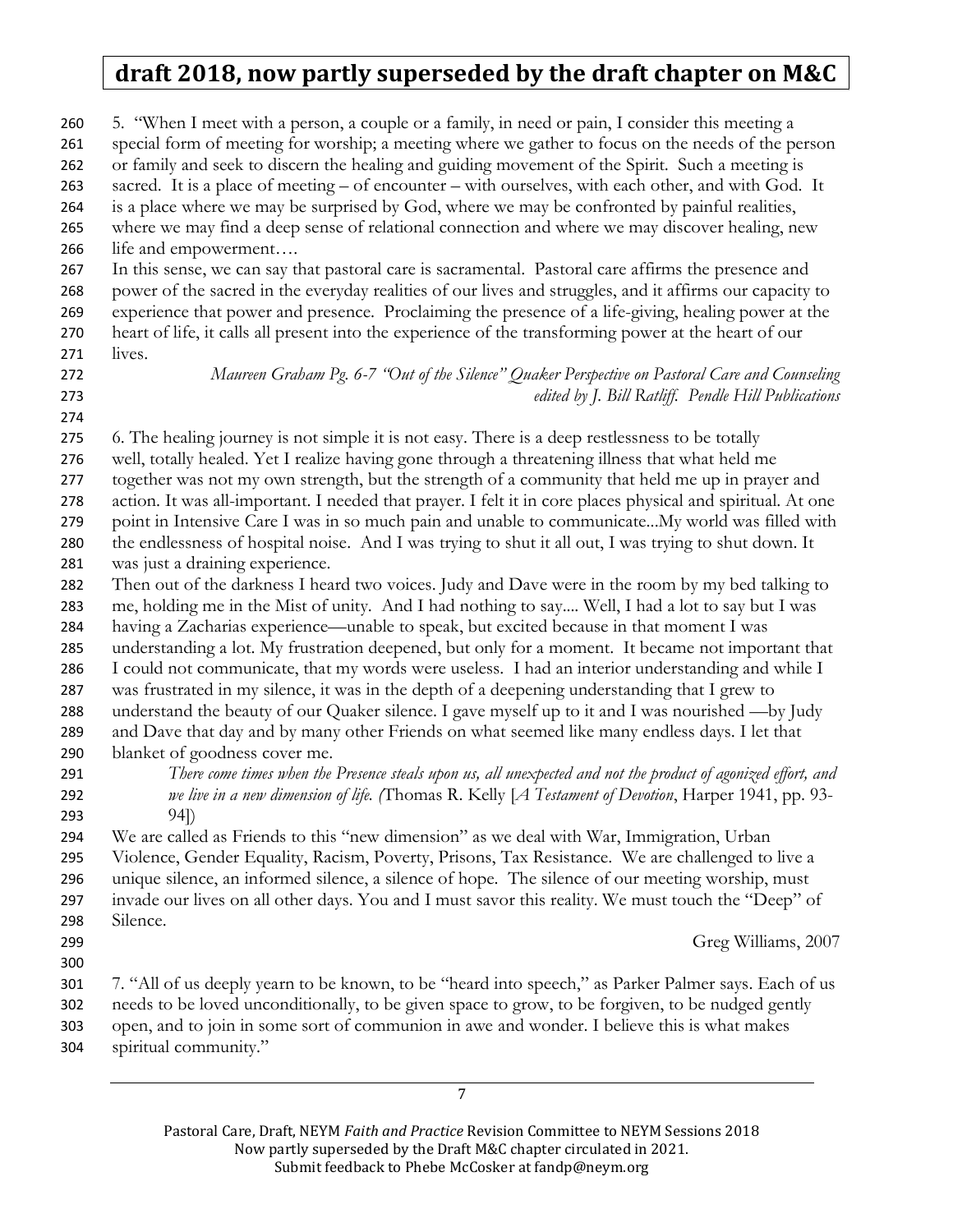| 305<br>306<br>307 | Gretchen Baker Smith IMYM Keynote Address published in Western Friend, September/October 2012 as "Living<br>Bravely in Sacred Time" Nurturing a multigenerational spiritual community of Friends       |
|-------------------|--------------------------------------------------------------------------------------------------------------------------------------------------------------------------------------------------------|
| 308               | 8. When (young people are) asked what they would find helpful, their advice to adults is simple "Treat                                                                                                 |
| 309               | us like you'd like to be treated. Treat us with respect, " says Ben "and don't just make chit-chat. I've                                                                                               |
| 310               | got views on just about any issue, and I like people who actually can talk about things." Youth want                                                                                                   |
| 311               | to have significant relationships with meeting adults                                                                                                                                                  |
| 312               | Patti encourages adults to move beyond their stereotypes about young people. "Some people seem                                                                                                         |
| 313<br>314        | not to get beyond the fact that I'm only eleven. Then there are people who just think of me as 'my<br>dad's daughter'I feel like they don't really try to get to know me" Patti continues "I think one |
| 315               | reason why adults don't try to get to know the kids in the meeting that well is because they're scared                                                                                                 |
| 316               | of us. Don't ask me why. And when they get scared it intimidates the kids and also makes the kids a                                                                                                    |
| 317               | little shyer."                                                                                                                                                                                         |
| 318               | Philadelphia Yearly Meeting Pastoral Care Newsletter March 1995, 'Nurturing Families and Children in                                                                                                   |
| 319<br>320        | Meeting" by Marty Smith and Carolyn Terrell                                                                                                                                                            |
| 321               | 9. Our meeting had a member who had a very definite view of how things should be, and who was                                                                                                          |
| 322               | frequently critical of other members and of elements of worship and meeting life. As pastor I                                                                                                          |
| 323               | frequently heard the distress of those who felt attacked by her and was myself disturbed by it. I                                                                                                      |
| 324               | decided to sit with her and listen to all her complaints, responding only by briefly reflecting them                                                                                                   |
| 325               | back to her. Most of the time I listened in silence. After about 45 minutes of this deep listening                                                                                                     |
| 326               | what I heard was the sub-text "I really care about this meeting" and I was able to express this to her                                                                                                 |
| 327               | with gratitude. Toward the end of this listening session she started to reflect on her own behavior,                                                                                                   |
| 328               | to feel that she might try to change her way of dealing with things that disturbed her, and to be open                                                                                                 |
| 329               | to the possibility that others may care as much as she did but show it in different ways. In the                                                                                                       |
| 330               | months that followed, there were fewer incidents of the disruptive behavior and when they did                                                                                                          |
| 331               | happen, I had a better rapport with the woman to address them.                                                                                                                                         |
| 332               | Maggie Edmondson, personal communication                                                                                                                                                               |
| 333               | 10. People who exhibit behavior which we describe as "difficult" make us uncomfortable, and it is a                                                                                                    |
| 334<br>335        | very normal human response to want a lessening of discomfort Our discomfort is useful in letting<br>us know that something is wrong, something needs attention – but what?                             |
| 336               | Is the person identified bringing a message that we need to hear but don't want to listen to?                                                                                                          |
| 337               | Is it what the person is saying which is troubling to us, or is it the manner in which it is being                                                                                                     |
| 338               | said?                                                                                                                                                                                                  |
| 339               | Is there a message (in words or actions), or is the behavior irrational and not rooted in the reality                                                                                                  |
| 340               | in which most of us are grounded?                                                                                                                                                                      |
| 341               | Individually and collectively, how might we be causing, or at the very least, contributing to the                                                                                                      |
| 342               | behavior we find unacceptable?                                                                                                                                                                         |
| 343               | Are we giving a consistent message to the person whose behavior is troubling that we find the                                                                                                          |
| 344               | behavior unacceptable, or do some of us directly or indirectly affirm the behavior?                                                                                                                    |
| 345               | These questions and others that you could add to the list, can help us to begin the process of                                                                                                         |
| 346               | hopefully finding common ground which can serve as a meeting place with the person whose                                                                                                               |
| 347               | behavior is troubling us                                                                                                                                                                               |
| 348               | And yes, we need to recognize how we take advantage of qualities which make a person well-                                                                                                             |
| 349               | suited to a committee assignment, such as being meticulous in the care of property, and then                                                                                                           |

Pastoral Care, Draft, NEYM Faith and Practice Revision Committee to NEYM Sessions 2018 Now partly superseded by the Draft M&C chapter circulated in 2021. Submit feedback to Phebe McCosker at fandp@neym.org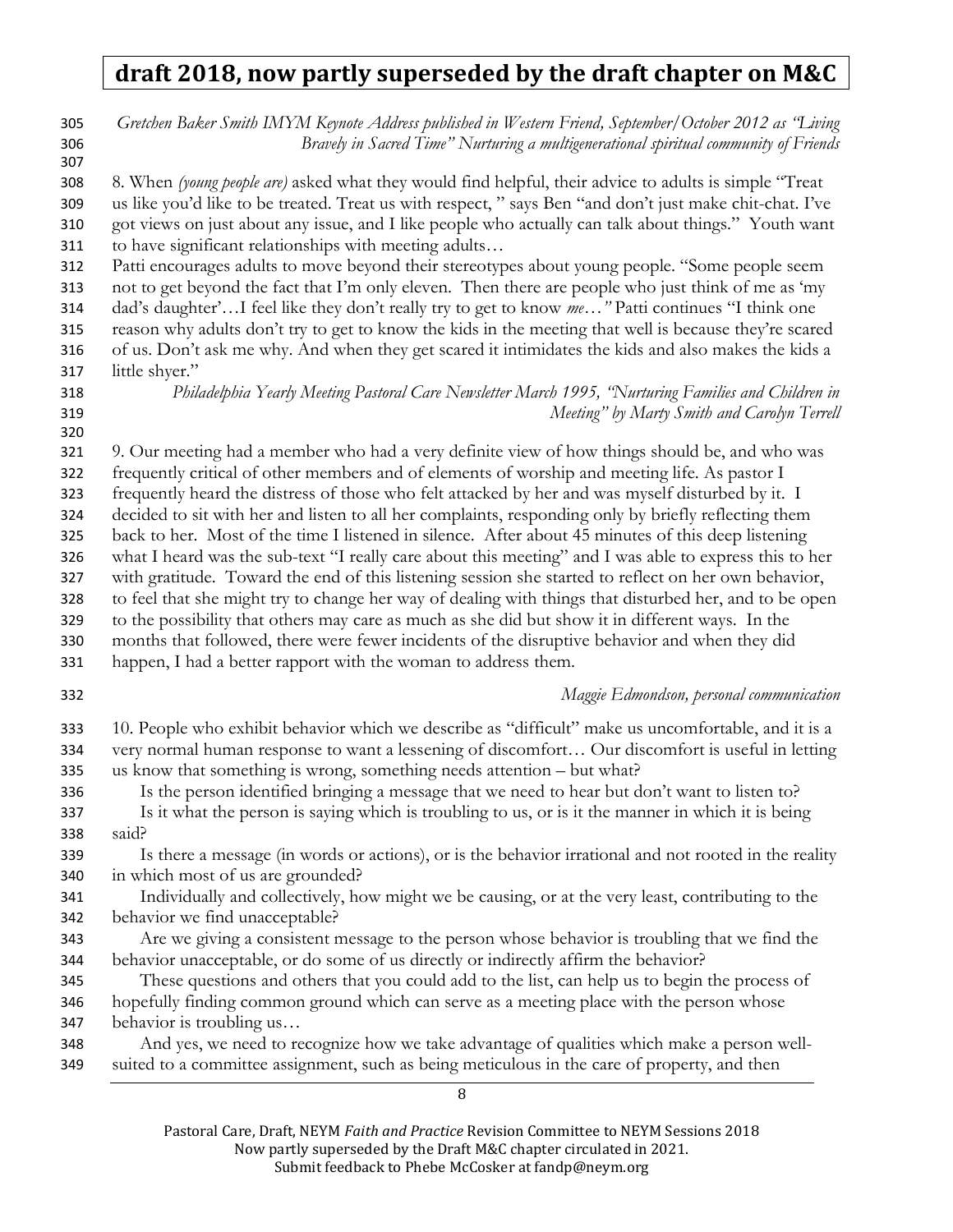become impatient with them when they carry that to an extreme. I am not saying that we cause

difficult behavior, but I am clear that there are ways in which we inadvertently intensify it.

Arlene Kelly, "Dealing with Difficult Situations" October 2004 Philadelphia Yearly Meeting Pastoral Care Newsletter

11. Seek to know one another in the things which are eternal, bear the burden of each other's

failings and pray for one another. As we enter with tender sympathy into the joys and sorrows of each other's lives, ready to give help and to receive it, our meeting can be a channel for God's love

and forgiveness.

 

Britain Yearly Meeting, Quaker Faith and Practice, section 1.02, No. 18

#### Advices for the Individual

1. Accompany one another as spiritual companions. Encourage one another. Be willing to speak up in love when you see another go astray, and to humbly receive loving admonition when your own behavior is in question.

2. Pray for one another. Listen carefully and with openness. Practice mindfulness of one another's joys, concerns, burdens, infirmities, and sorrows. Cultivate an inward resolve to respond in compassionate, helpful and practical ways.

3. When offering spoken prayer in the presence of someone in need, trust that the Spirit will provide the words. Remember that the resources of the Spirit are vast and you may be the vehicle the Spirit

- has chosen to bring comfort and healing.
- 4. Be aware of the spiritual journey of the children and youth of the meeting. Remember, experience of the Spirit has no age barriers. Consider how we give and receive support across generations.

5. Intervisitation has traditionally been important to maintaining loving connections. Do not discard meaningful traditions simply because new technologies may be more convenient. Intangible benefits accrue when we gather face-to-face in the Spirit.

6. Give freely of your time and your attentive presence to the extent that the duties and callings of your own life allow.

7. Keep in mind the needs and well-being of the whole meeting community and balance this with the needs of individuals, including yourself.

### Queries for Individuals

- 1. How do you stay in fellowship with Friends you find difficult?
- 2. How do you interact with the youth of your meeting?
- 3. Where do you need to practice forgiveness or at least more spiritual generosity?
- 4. What stops you from offering help?
- 5. How do you discern what your work is to do?

 $\overline{Q}$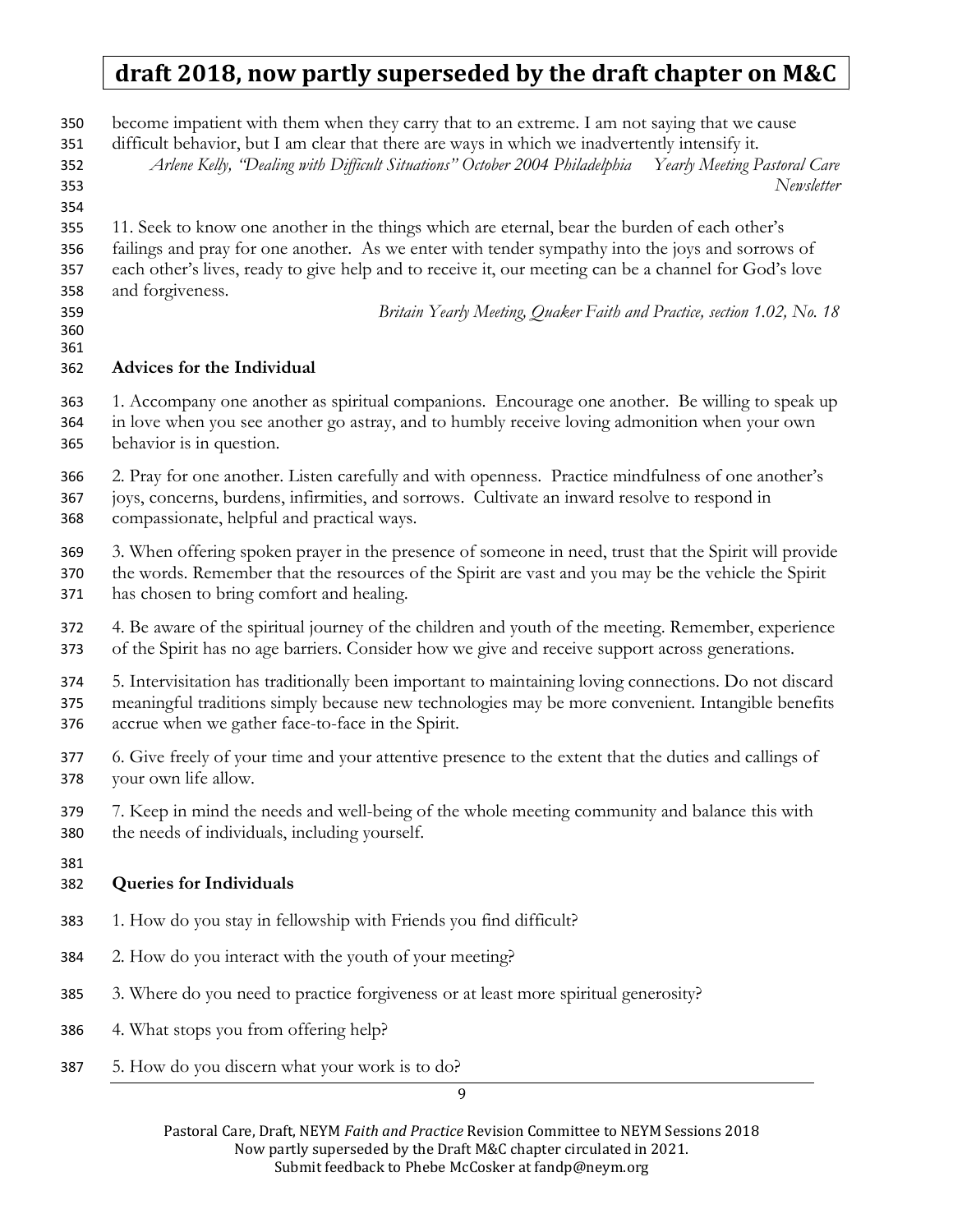6. Are you attentive to others in the "small things" so that you are prepared to be of service when called for larger pastoral care work? 7. Do you cultivate the humility necessary for the time when you will need to ask for and receive pastoral care yourself? APPENDIX 8: PASTORAL CARE AND CLEARNESS COMMITTEES FOR PERSONAL DISCERNMENT 8A. Advices and Queries for Pastoral Care Committees Advices 1. As a meeting, we accept a degree of responsibility and concern for one another. We would not wish to turn aside from one another in times of need. 2. As members of pastoral care committees we wish to ensure that all members of our community are able to draw upon the meeting's care and concern. Useful ways to give support will necessarily vary from one situation to another. As we offer help we strive to be sensitive to one another's spiritual, emotional, and material condition, and to the need of each of us to maintain our personal dignity and protect our privacy. 3. Pastoral care committees should be careful not to act beyond their competence or beyond the limits of their proper responsibility. 4. Our feelings and motivations necessarily color our decisions and discussions about individuals. We need to be especially aware of our feelings about a person and that these may overcome our ability to discern God's will. We should be prayerful in maintaining this awareness and, as necessary, remaining silent in our meetings. Queries 1. Do we reach out to ensure that contact is maintained with all of our Meeting community? Do we make clear that we are available to offer mutual support—spiritual, emotional, and material? Are all encouraged to seek and accept the support of the Meeting? 2. Do we take care that each member of our community is held in sensitive awareness, with respect for personal dignity and privacy? Are we tender of one another's feelings? Do we maintain confidentiality, avoid gossip, and refrain from unnecessary and inappropriate exchange of information? 3. How do the often-invisible cultural norms of our Meetings keep some Friends at a distance? 4. As we offer pastoral care, do we each maintain awareness of our own needs and motivations and the effect these may have on our own care-giving? Are we careful to distinguish personal feelings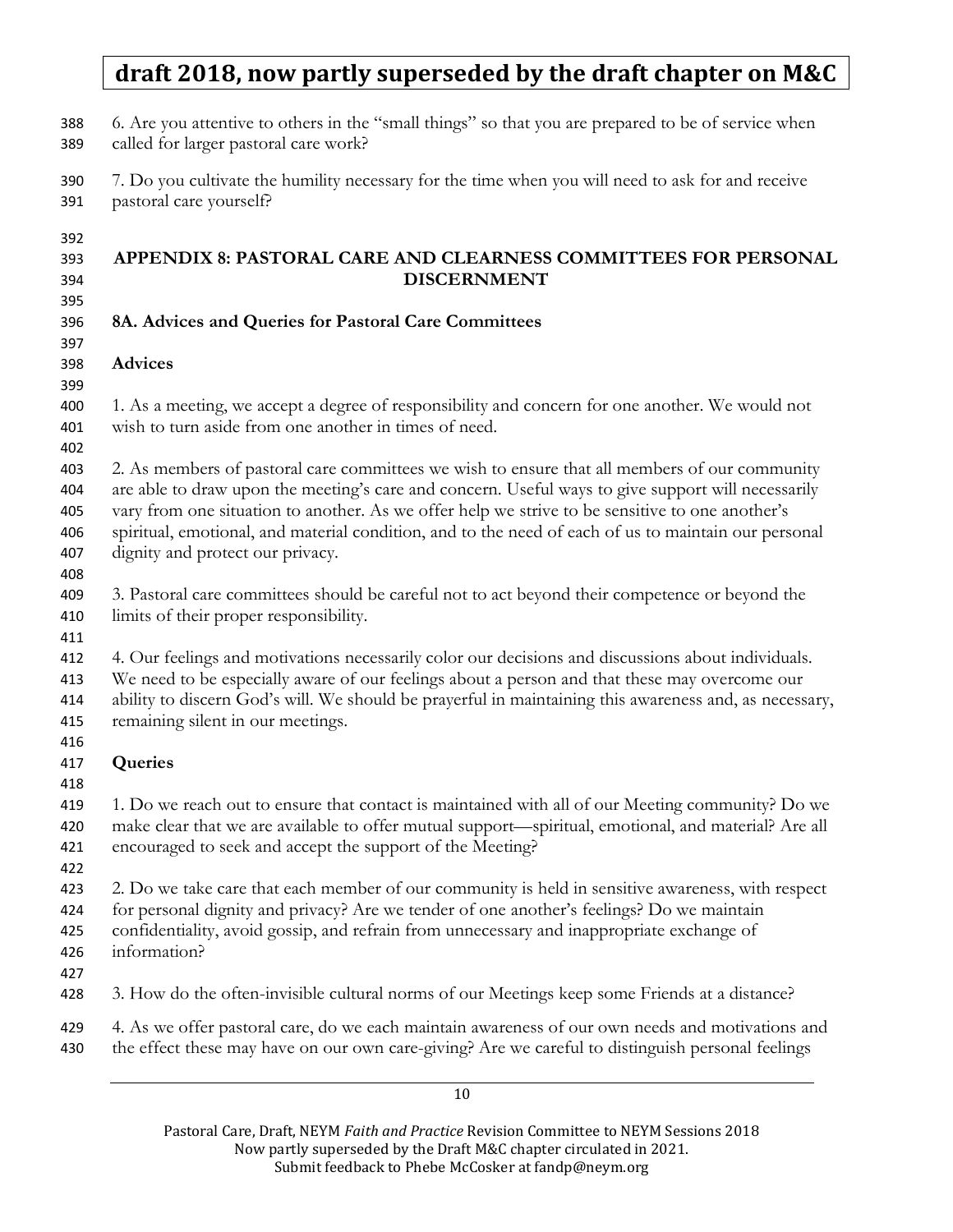about individuals—positive or negative— from our charge to care for them? In striving to help

- others, do we seek the Spirit through prayer and silence?
- 
- 5. Are we sensitive to the limits of our capacities and the limits of our responsibilities? Are we prepared to express these limits and recommend professional resources?
- 

437 6. Do we remember to faithfully hold in prayer those to whom we offer care? Do we as members of pastoral care committees hold ourselves mutually accountable to the spirit of these queries?

### 8B. Guidance for a Clearness Committee for Personal Discernment

A clearness committee meets with a person who is unclear how to proceed in a keenly felt concern or dilemma, hoping that it can help them reach clarity. It assumes that each of us has an Inner Teacher who can guide us and that the answer sought can be found by the person seeking clearness. It also assumes that a group of caring friends can help draw out the Spirit's guidance from and for that person. The committee members' purpose is not to give advice or to "fix" the situation; their task is to listen, setting aside their own prejudices or judgments, to help clarify alternatives, to help communication if necessary, and to provide emotional support as an individual seeks to find truth and the right course of action. The clearness committee works best when everyone approaches it

- prayerfully, which does not exclude an element of playfulness.
- 

#### Organizing the clearness committee

1. The person seeking clearness always initiates the request to form a committee, though a friend may ask, "Would a clearness committee be helpful?" The request is brought to Ministry and Council who invites the person to name people they feel may be helpful and Ministry and Council may suggest others. Ministry and Council then appoints the clearness committee.

459 2. In advance of the meeting, it is helpful for the person seeking clearness to describe the matter in writing, identifying it as precisely as possible and giving relevant background information. This should be made available to committee members.

### Conducting the clearness committee

At the beginning of the meeting, a clerk and a recorder are appointed. The clerk opens and closes the meeting and keeps a sense of right order in between, making sure that agreed-on guidelines are followed and that everyone who wishes to speak may do so. Any member of the committee may intervene if necessary to ensure that guidelines are followed. The recorder writes down the questions asked and perhaps some of the responses and gives this record to the person seeking clearness after the meeting.

- 
- 1. The clerk invites the committee to prepare for its work, reminds everyone of the guidelines to be followed and makes sure there is a common understanding of the degree of confidentiality about the meeting.
- 
- 2. All settle into a period of centering silence.
-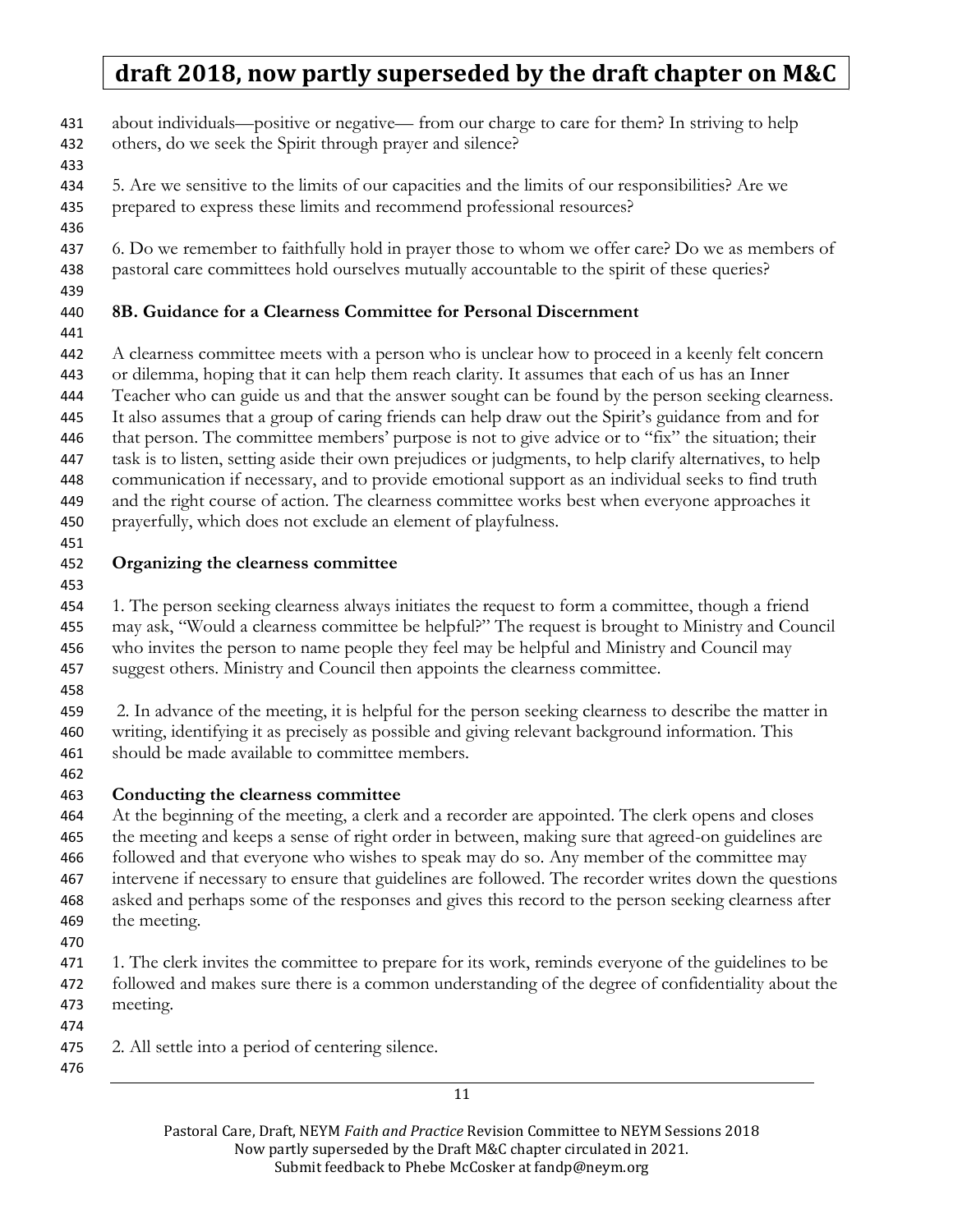3. When the person seeking clearness is ready, they begin with a brief summary of the question or concern. 4. Members of the committee hold to a discipline of asking brief, probing question as led by the Spirit, resisting urges to present solutions or give advice. It is crucial that these questions be asked not for the sake of satisfying the questioner's curiosity, but for the sake of drawing out the person's clarity. The pace of questions should be kept deliberately gentle and relaxed to encourage reflection. Committee members should also trust their intuitions. Even if a question seems odd, if it feels insistent it should be asked. 5. The person seeking clearness normally answers the questions in front of the group and the response generates more questions. It is always the person's absolute right not to answer. The more often a person can answer, the more they and the committee have to go on, but this should never be done at the expense of the person's privacy or need to protect vulnerable feelings. It is a good idea for the person seeking clearness to keep answers fairly brief so that time remains for more discernment. 6. Do not be anxious if there are extended periods of silence. It does not mean that nothing is happening; in fact, the Spirit may be powerfully at work within the person seeking clearness and the committee members. 7. Well before the end of the session, following at least half an hour of questions and answers, the clerk pauses to ask the person how they wish to proceed. This is an opportunity for the person to choose, if it feels appropriate, a mode of seeking clarity other than questions. The recorder continues to record during this time. Possibilities include: a. silence out of which anyone may speak b. silence out of which people share images as they concentrate on the person seeking clearness c. continued questions from the committee d. reflection on what has been said e. affirmation of the person's gifts f. questions to the committee from the person seeking clearness 8. Before the session ends the person may wish to share any clarity which has come to them. They and the committee consider together whether another meeting is needed and, if so, schedule it at this time. It may be that the person will not need to meet with the committee again. Alternatively a support or oversight committee may be appointed to help the person remain clear and/or be accountable to their discernment. Members of the clearness committee are free to release themselves from further commitment, or to offer to serve on such committees. 8C. Queries for Those Asked to Serve on Clearness Committees 519 1. Is this your work to do at this time?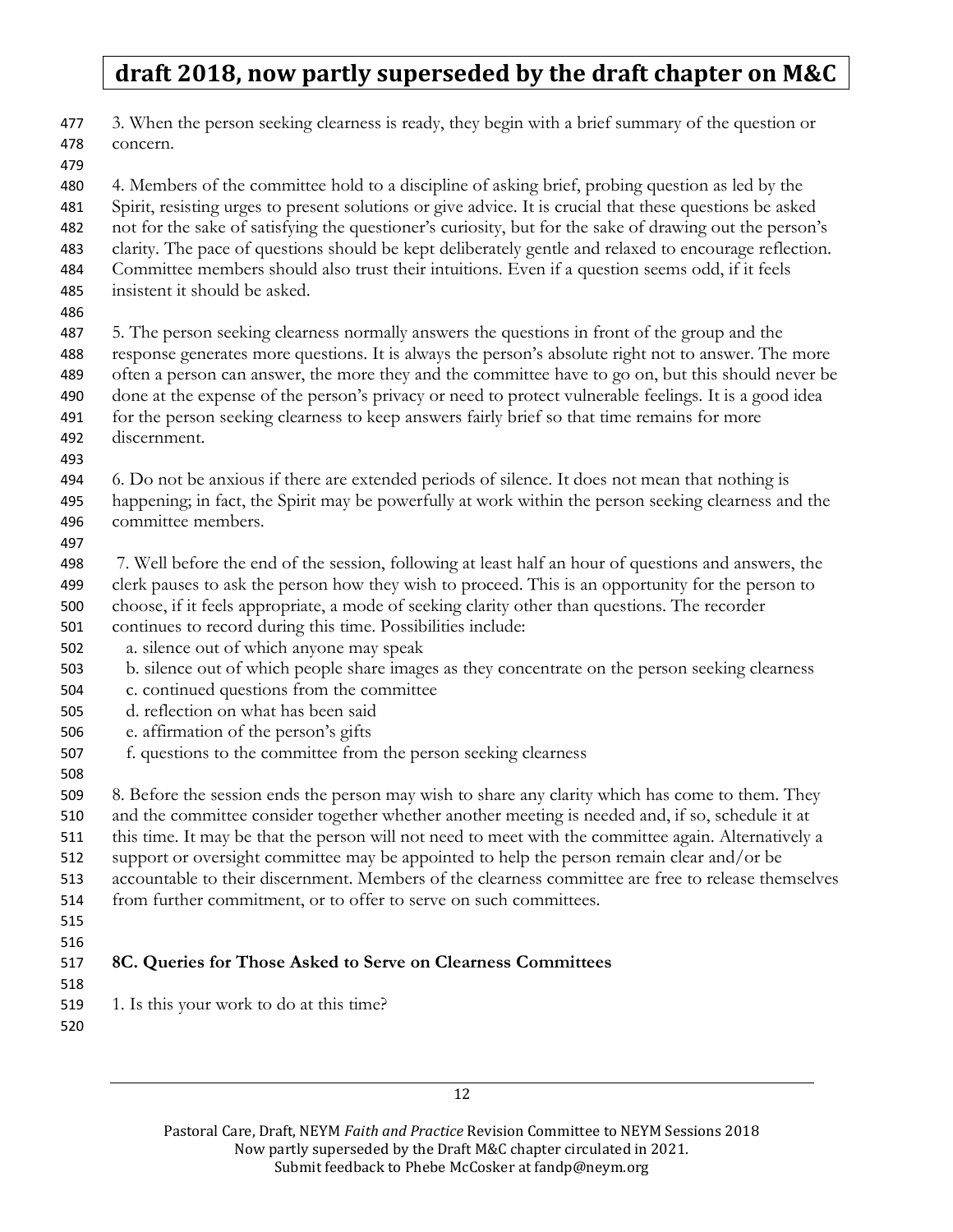- 2. Can you devote sufficient time and energy to this committee, knowing that it may take several
- meetings and many weeks or months to clarify the problem and provide support while the decision is made and carried out?
- 

3. Do you feel sufficiently at ease with the person seeking clearness and with the other members of the committee to work with them? Can you engage with them to provide an atmosphere in which divine guidance can be sought?

- 
- 4. If it is a decision to be made by more than one person, can you set aside your own prejudice or bias as you listen to each person involved?
- 
- 5. Are you willing to keep the committee discussions confidential and avoid gossiping or referring to them outside the committee unless those requesting the help of the committee are comfortable with a wider sharing? ?
- 
- 6. Can you keep an open heart and an open mind about the outcome?

# 8D. Advices for Those Who Have Agreed to Serve on Clearness Committees

1. While the convener takes care of the practical details of setting up the meeting and keeps a sense of right order while it is in progress, remember that each member of the committee shares

- responsibility for maintaining a prayerful presence, asking for times of silence when needed, and
- asking questions as led by the Spirit. It is not an occasion to provide counseling but a spiritual
- exercise which aims to help the person or people requesting clearness to hear the Spirit's guidance
- for themselves. Don't offer solutions or advice but ask honest, probing questions to assist them in
- this process. Listen deeply to all that is said.
- 

2. If the meeting is for more than one person, try to give equal attention to each person present, whether adult or child.

- 
- 3. In the case of difficulties or joyful complexities, remember that people are capable of change and
- growth. Focus on the situation that is prompting the need for discernment.